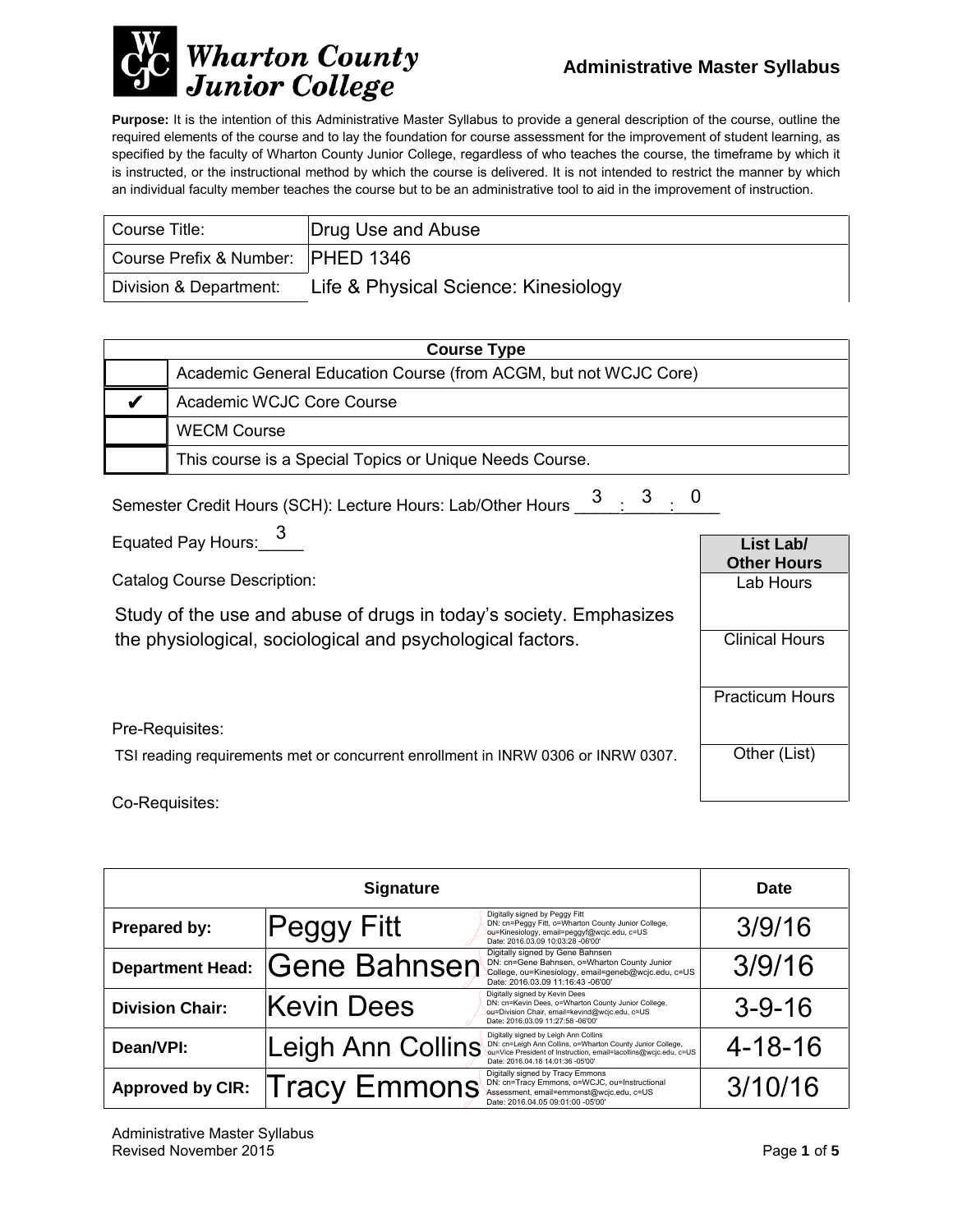**I. Topical Outline:** Each offering of this course must include the following topics (be sure to include information regarding lab, practicum, clinical, or other non-lecture instruction).

DRUGS, SOCIETY, AND HUMAN BEHAVIOR

- I. Drug Use in Modern Society
	- A. Drug Use: An Overview
	- B. Drug Use as a Social Problem
	- C. Drug Policy
- II. How Drugs Work
	- A. The Nervous System
	- B. The Actions of Drugs
- III. Uppers and Downers
	- A. Stimulants
	- B. Depressants and Inhalants
	- C. Medication for Mental Disorders
- IV. Alcohol
- V. Section Five: Familiar Drugs
	- A. Tobacco
	- B. Caffeine
	- C. Dietary Supplements and Over-the-Counter Drugs
- VI. Restricted Drugs
	- A. Opioids
	- B. Hallucinogens
	- C. Marijuana
	- D. Performance-Enhancing Drugs
- VII. Prevention and Treatment
	- A. Preventing Substance Abuse
	- B. Treating Substance Use Disorders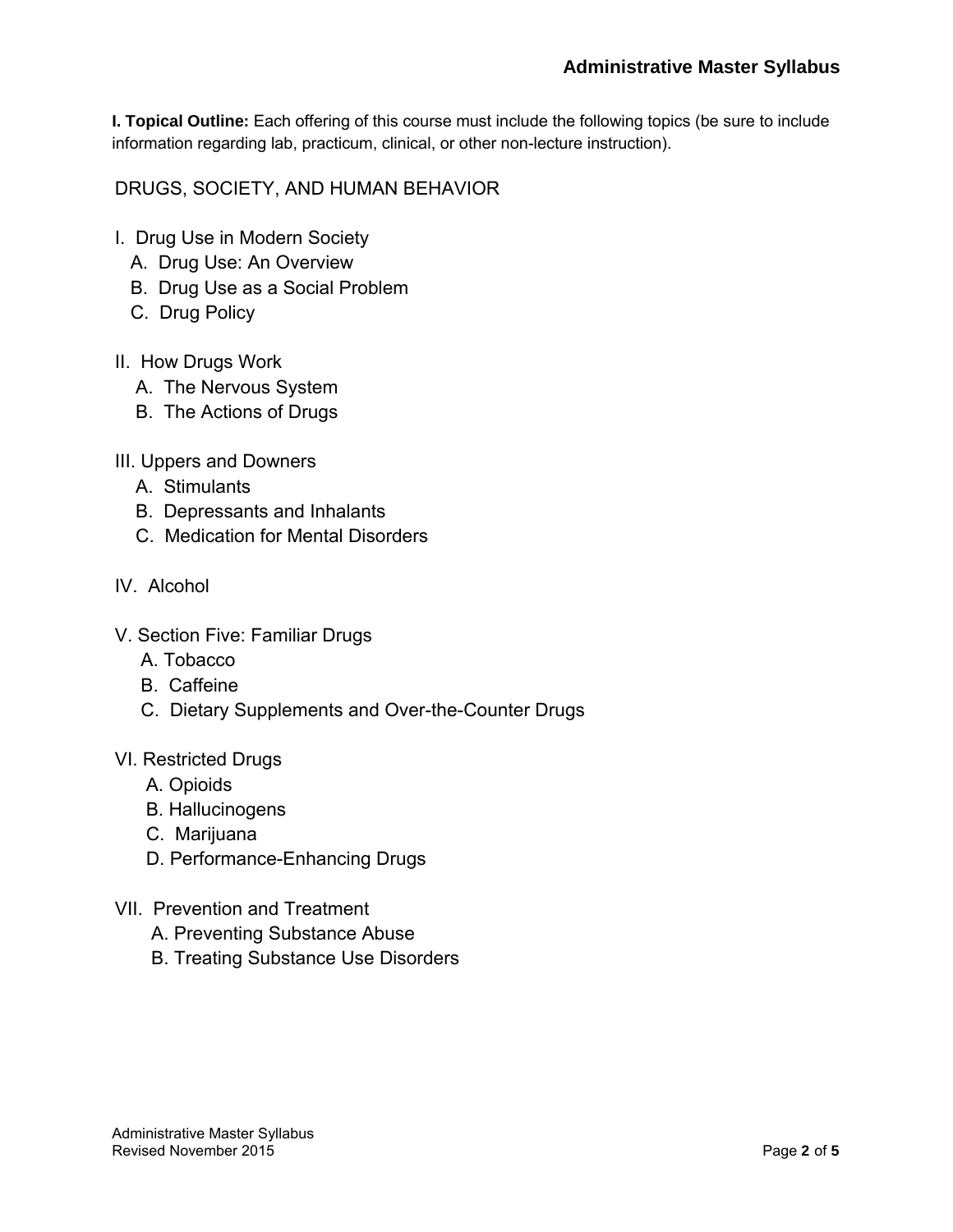## **II. Course Learning Outcomes**

| <b>Learning Outcomes: Upon successful</b><br>completion of this course, students will:                                                                                                                                                                                                                                                                                                                                                                                                                                                                                                                                                                                                                                                                                                                                                                                                                                                                                                                                                                                                             | <b>Methods of Assessment:</b>                                                                                                                                                                                                                                                                                                                                                                                                                                                                                                                                                                                                                                |
|----------------------------------------------------------------------------------------------------------------------------------------------------------------------------------------------------------------------------------------------------------------------------------------------------------------------------------------------------------------------------------------------------------------------------------------------------------------------------------------------------------------------------------------------------------------------------------------------------------------------------------------------------------------------------------------------------------------------------------------------------------------------------------------------------------------------------------------------------------------------------------------------------------------------------------------------------------------------------------------------------------------------------------------------------------------------------------------------------|--------------------------------------------------------------------------------------------------------------------------------------------------------------------------------------------------------------------------------------------------------------------------------------------------------------------------------------------------------------------------------------------------------------------------------------------------------------------------------------------------------------------------------------------------------------------------------------------------------------------------------------------------------------|
| 1. Analyze the physiological,<br>pharmacological and psychological effects<br>of licit and illicit drugs, related to use,<br>misuse and abuse, including but not limited<br>to alcohol, tobacco, performance<br>enhancing, over-the-counter prescription<br>and designer/synthetic drugs.<br>2. Evaluate the sociological impact of drugs<br>within the context of health literacy,<br>recreational use, social implications,<br>stereotypes, family dynamics and work<br>environments.<br>3. Articulate and apply behaviors related to<br>personal responsibility including but not<br>limited to healthy attitudes and behaviors,<br>refusal skills, decision-making and<br>risk-taking behavior.<br>4. Compare and contrast how dependence<br>and addictions occurs, including but not<br>limited to treatments and prevention<br>strategies.<br>5. Survey the historical influence on the<br>drug-oriented society, sport and cultural<br>beliefs and its bearing on personal drug<br>behavior to include but not limited to laws<br>that arise related to substance use, misuse<br>and abuse. | 1. Lecture quiz, written term paper/project,<br>other departmentally approved methods<br>and/or mastery of related material.<br>2. Lecture quiz, written term paper/project,<br>other departmentally approved methods<br>and/or mastery of related material.<br>3. Lecture quiz, written term paper/project,<br>other departmentally approved methods<br>and/or mastery of related material.<br>4. Lecture quiz, written term paper/project,<br>other departmentally approved methods<br>and/or mastery of related material.<br>5. Lecture quiz, written term paper/project,<br>other departmentally approved methods<br>and/or mastery of related material. |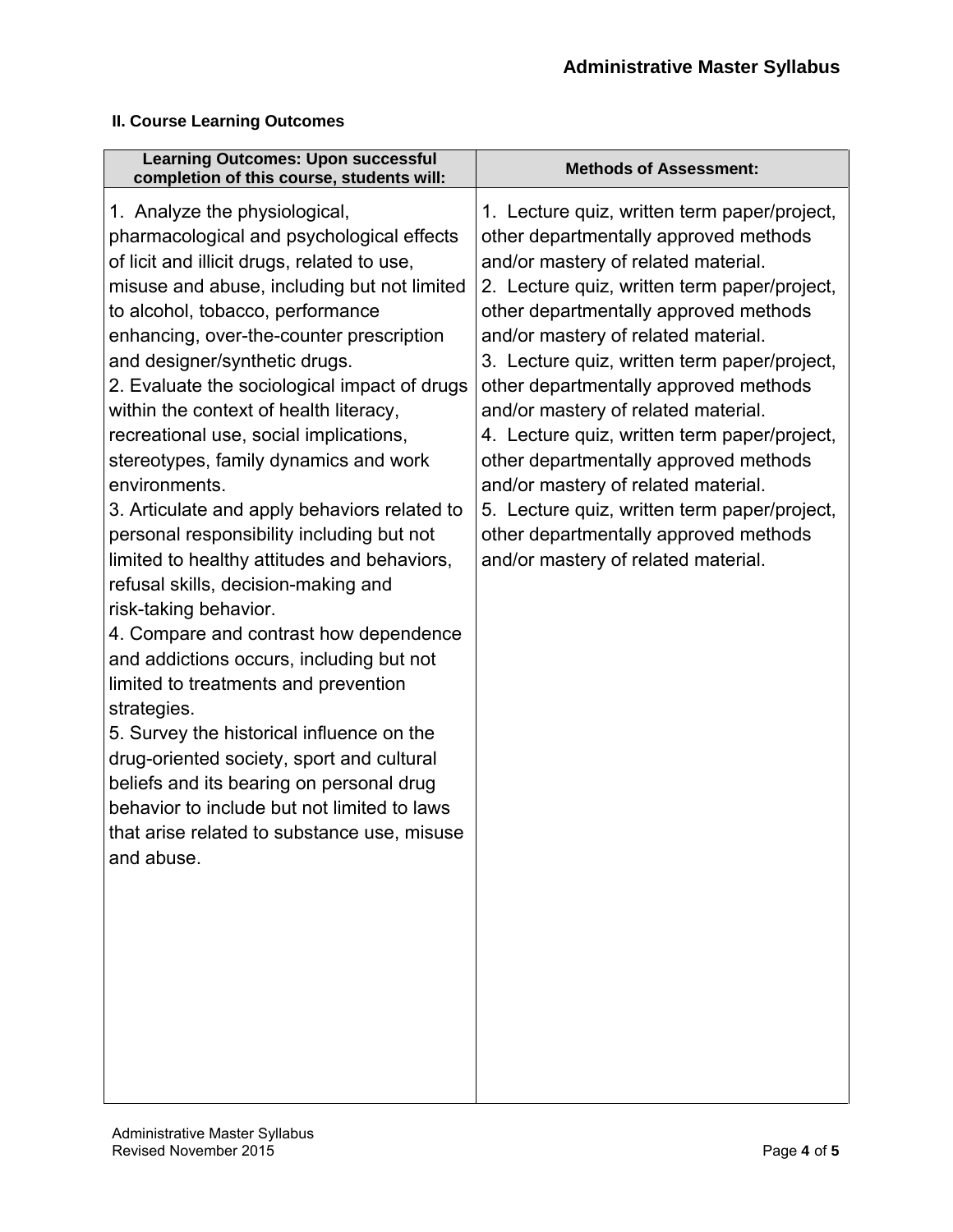**III. Required text(s), optional text(s) and/or materials to be supplied by the student:**

Hart, Carl L. and Charles Ksir: Drugs, Society and Human Behavior (15th ed. or current version), McGraw-Hill Higher Education, New York, 2013

IV. Suggested course maximum: <u><sup>35</sup>\_\_\_\_\_</u>

**V. List any specific or physical requirements beyond a typical classroom required to teach the course.**

TV/DVD; Internet Connectivity

**VI. Course Requirements/Grading System—**Describe any course specific requirements such as research papers or reading assignments and the generalized grading format for the course.

| Writing $Project(s) - 25-50\%$ (may include research | $90-100=A$     |
|------------------------------------------------------|----------------|
| papers, exam essays, abstracts, book/film            | $80 - 89 = B$  |
| reviews, and/or response papers)                     | $70 - 79 = C$  |
| Exams - 25-75% (may include quizzes, unit            | $60 - 69 = D$  |
| exams, exam essays, and/or oral presentation)        | Below $59 = F$ |
| Participation - 0-50% (may include daily             |                |
| assignments, projects and class participation)       |                |

### **VII. Curriculum Checklist**

**Academic General Education Course** (from ACGM-but not in WCJC core)

• No additional documentation needed.

✔ Academic WCJC Core Course. Attach the Core Curriculum Review Forms.

- ✔ Critical Thinking
- <u>✔</u> Communication
- <u>✔</u> Empirical & Quantitative Skills
- $\Box$  Teamwork
- <u>✔</u> Social Responsibility
- $\Box$  Personal Responsibility

### **WECM Course**

• If needed, revise the Program SCANS Matrix and Competencies Checklist.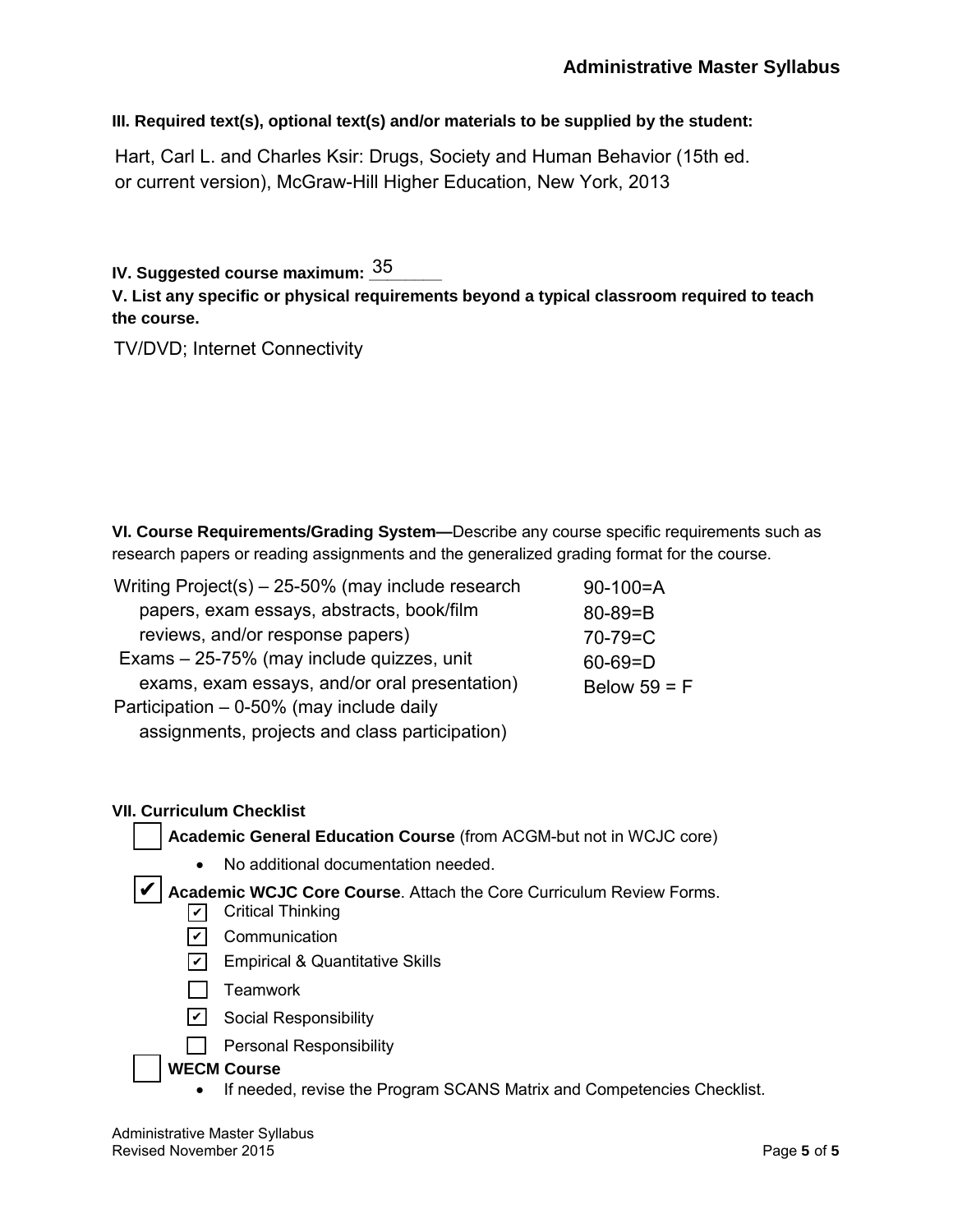

Foundational Component Area: **Social & Behavioral Sciences Course Prefix & Suffix: \_\_\_\_\_\_\_\_\_\_\_\_\_\_\_\_\_\_** PHED 1346

Core Objective: **Critical Thinking Skills—**to include creative thinking, innovation, inquiry, and analysis, evaluation and synthesis of information

| For each core objective, there must be at least two different methods of assessment.<br>Student Learning Outcome supporting core objective: |                                                                                                                                                                                                                                                                                  |                                                                                                                                                                                          |                                                                                                                               |
|---------------------------------------------------------------------------------------------------------------------------------------------|----------------------------------------------------------------------------------------------------------------------------------------------------------------------------------------------------------------------------------------------------------------------------------|------------------------------------------------------------------------------------------------------------------------------------------------------------------------------------------|-------------------------------------------------------------------------------------------------------------------------------|
| <b>SLO</b> Status                                                                                                                           | <b>Student Learning Outcome (SLO)</b>                                                                                                                                                                                                                                            | <b>Learning Activity</b>                                                                                                                                                                 | <b>Assessment</b>                                                                                                             |
| The SLO is:                                                                                                                                 | Insert SLO (from Administrative Master Syllabi) below                                                                                                                                                                                                                            | Provide a brief name and<br>description of the sample learning<br>activity:                                                                                                              | Provide a brief name and<br>description of the sample quiz,<br>exam, rubric, assignment, etc. for<br>assessing the objective: |
| $\Box$ Existing<br>Revised<br>$\Box$ New<br>State State<br>Mandated                                                                         | Analyze the physiological, pharmacological and psychological<br>effects of licit and illicit drugs, related to use, misuse and abuse,<br>including but not limited to alcohol, tobacco, performance<br>enhancing, over-the-counter prescription and designer/synthetic<br>drugs. | Learning activities include: Lectures,<br>In-class discussions, presentations,<br>Writing assignments, cooperative<br>Learning activities, assigned readings<br>And book or film review. | Section quiz/unit exams<br>Written paper/project<br>Section/midterm/final exam                                                |
| $\Box$ Existing<br>Revised<br>$\Box$ New<br>$\blacksquare$ State<br>Mandated                                                                | Evaluate the sociological impact of drugs within the<br>context of health literacy, recreational use, social<br>implications, stereotypes, family dynamics and work<br>environments.                                                                                             | Learning activities include: Lectures,<br>In-class discussions, presentations,<br>Writing assignments, cooperative<br>Learning activities, assigned readings<br>And book or film review  | Section quiz/unit exams<br>Written paper/project<br>Section/midterm/final exam                                                |
| $\Box$ Existing<br>Revised<br>$\Box$ New<br>$\blacksquare$ State<br>Mandated                                                                | Articulate and apply behaviors related to personal<br>responsibility including but not limited to healthy<br>attitudes and behaviors, refusal skills,<br>decision-making and risk-taking behavior.                                                                               | Learning activities include: Lectures,<br>In-class discussions, presentations,<br>Writing assignments, cooperative<br>Learning activities, assigned readings<br>And book or film review  | Section quiz/unit exams<br>Written paper/project<br>Section/midterm/final exam                                                |

Department Head: Cene Bahnsen and Date: 11/14/14 WCJC Core Curriculum Review Form-Social & Behavioral Sciences (April 2013) Page 1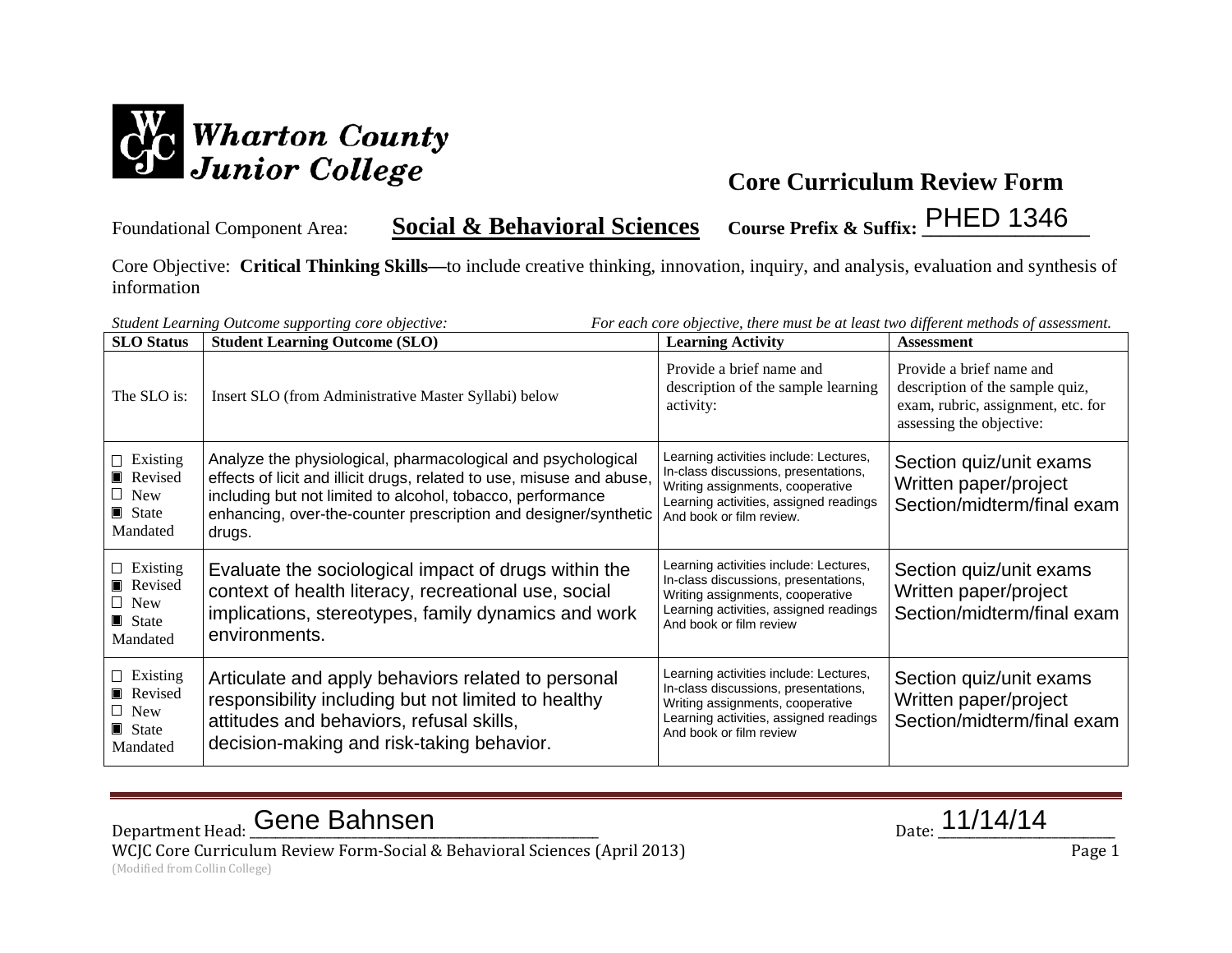

Foundational Component Area: **Social & Behavioral Sciences Course Prefix & Suffix: \_\_\_\_\_\_\_\_\_\_\_\_\_\_\_\_\_\_\_\_** PHED1346

Core Objective: **Communication Skills—**to include effective development, interpretation and expression of ideas through written, oral and visual communication

| Student Learning Outcome supporting core objective:<br><b>Student Learning Outcome (SLO)</b><br><b>SLO</b> Status<br><b>Learning Activity</b> |                                                                                                                                                                                                    |                                                                                                                                                         | For each core objective, there must be at least two different methods of assessment.<br><b>Assessment</b>                     |
|-----------------------------------------------------------------------------------------------------------------------------------------------|----------------------------------------------------------------------------------------------------------------------------------------------------------------------------------------------------|---------------------------------------------------------------------------------------------------------------------------------------------------------|-------------------------------------------------------------------------------------------------------------------------------|
| The SLO is:                                                                                                                                   | Insert SLO (from Administrative Master Syllabi) below                                                                                                                                              | Provide a brief name and<br>description of the sample learning<br>activity:                                                                             | Provide a brief name and<br>description of the sample quiz,<br>exam, rubric, assignment, etc. for<br>assessing the objective: |
| $\Box$ Existing<br>Revised<br>$\Box$ New<br>$\blacksquare$ State<br>Mandated                                                                  | Articulate and apply behaviors related to personal<br>responsibility including but not limited to healthy<br>attitudes and behaviors, refusal skills,<br>decision-making and risk-taking behavior. | Lecture/discussion/oral explanations<br>of perspectives and their effect on<br>perceptions<br>Paper/project/presentation exploring<br>problems in depth | Section quiz/unit exams<br>Written paper/project<br>Section/midterm/final exam                                                |
| $\Box$ Existing<br>Revised<br>$\Box$ New<br>$\blacksquare$ State<br>Mandated                                                                  | Compare & contrast how dependence and addiction<br>occurs, including but not limited to treatments and<br>prevention strategies.                                                                   | Lecture/discussion/oral explanations of<br>perspectives and their effect on perceptions<br>Paper/project/presentation exploring<br>problems in depth    | Section quiz/unit exams<br>Written paper/project<br>Section/midterm/final exam                                                |
| $\Box$ Existing<br>□ Revised<br>$\Box$ New<br>$\Box$ State<br>Mandated                                                                        |                                                                                                                                                                                                    |                                                                                                                                                         |                                                                                                                               |

# Department Head: Cene Bahnsen and Date: 11/14/14

WCJC Core Curriculum Review Form-Social & Behavioral Sciences (April 2013) Page 2 (Modified from Collin College)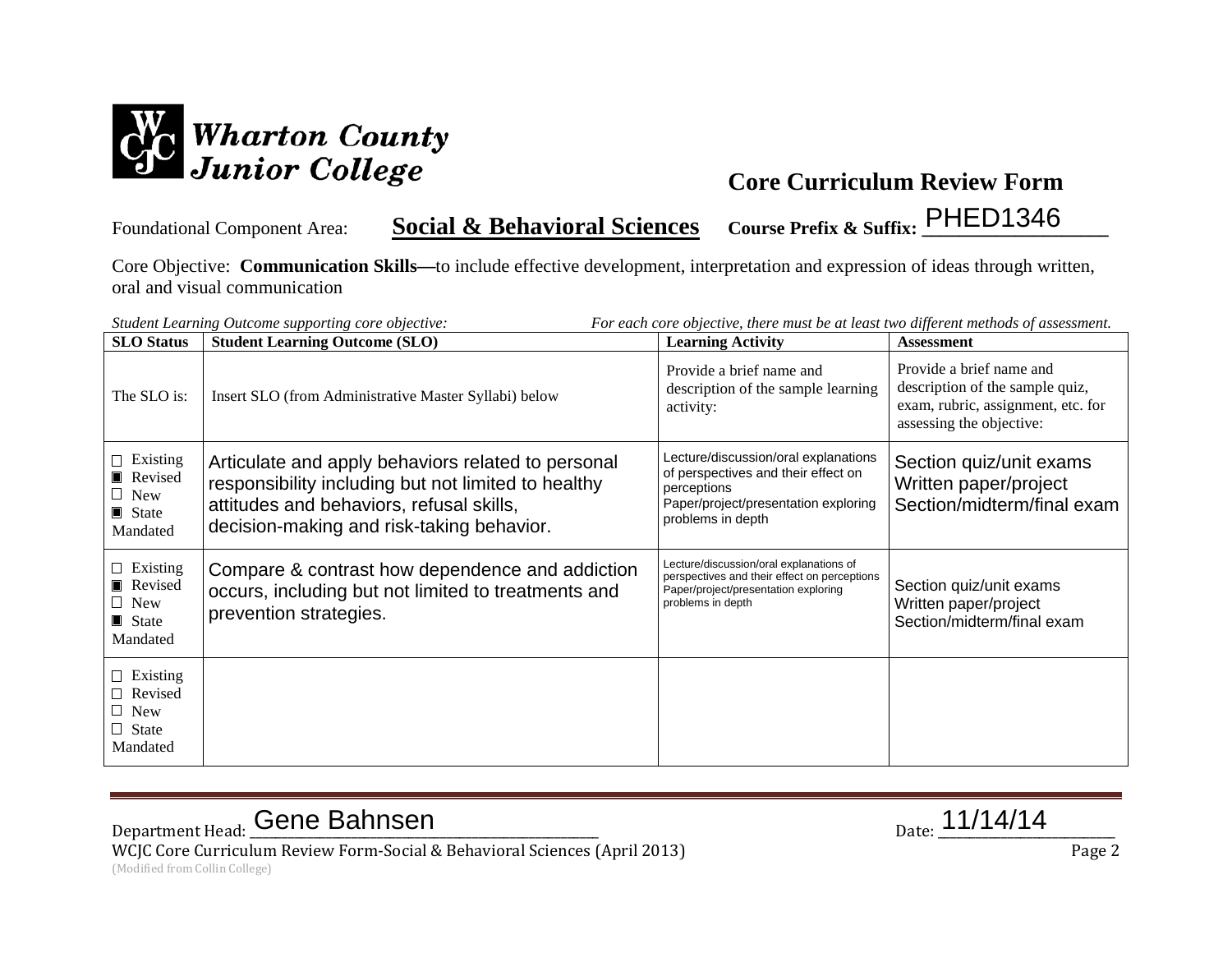

Foundational Component Area: **Social & Behavioral Sciences Course Prefix & Suffix: \_\_\_\_\_\_\_\_\_\_\_\_\_\_\_\_\_\_\_\_** PHED 1346

Core Objective: **Empirical and Quantitative Skills—**to include the manipulation and analysis of numerical data or observable facts resulting in informed conclusions

|                                                                              | For each core objective, there must be at least two different methods of assessment.<br>Student Learning Outcome supporting core objective:                                                                                           |                                                                                                                          |                                                                                                                               |  |  |
|------------------------------------------------------------------------------|---------------------------------------------------------------------------------------------------------------------------------------------------------------------------------------------------------------------------------------|--------------------------------------------------------------------------------------------------------------------------|-------------------------------------------------------------------------------------------------------------------------------|--|--|
| <b>SLO</b> Status                                                            | <b>Student Learning Outcome (SLO)</b>                                                                                                                                                                                                 | <b>Learning Activity</b>                                                                                                 | <b>Assessment</b>                                                                                                             |  |  |
| The SLO is:                                                                  | Insert SLO (from Administrative Master Syllabi) below                                                                                                                                                                                 | Provide a brief name and<br>description of the sample learning<br>activity:                                              | Provide a brief name and<br>description of the sample quiz,<br>exam, rubric, assignment, etc. for<br>assessing the objective: |  |  |
| $\Box$ Existing<br>Revised<br>$\Box$ New<br>$\blacksquare$ State<br>Mandated | Compare & contrast how dependence and addiction<br>occurs, including but not limited to treatments and<br>prevention strategies.                                                                                                      | Lecture/discussion/oral<br>explanations of perspectives<br>and their effect on perceptions<br>Paper/project/presentation | Section quiz/unit exams<br>Written paper/project<br>Section/midterm/final exam                                                |  |  |
| $\Box$ Existing<br>Revised<br>$\Box$ New<br>$\blacksquare$ State<br>Mandated | Survey the historical influence on the drug-oriented<br>society, sport and cultural beliefs and its bearing on<br>personal drug behavior to include but not limited to laws<br>that arise related to substance use, misuse and abuse. | Lecture/discussion/oral<br>explanations of perspectives<br>and their effect on perceptions<br>Paper/project/presentation | Section quiz/unit exams<br>Written paper/project<br>Section/midterm/final exam                                                |  |  |
| $\Box$ Existing<br>$\Box$ Revised<br>$\Box$ New<br>$\Box$ State<br>Mandated  |                                                                                                                                                                                                                                       |                                                                                                                          |                                                                                                                               |  |  |

Department Head: Cene Bahnsen and Date: 11/14/14

WCJC Core Curriculum Review Form-Social & Behavioral Sciences (April 2013) Page 3 (Modified from Collin College)